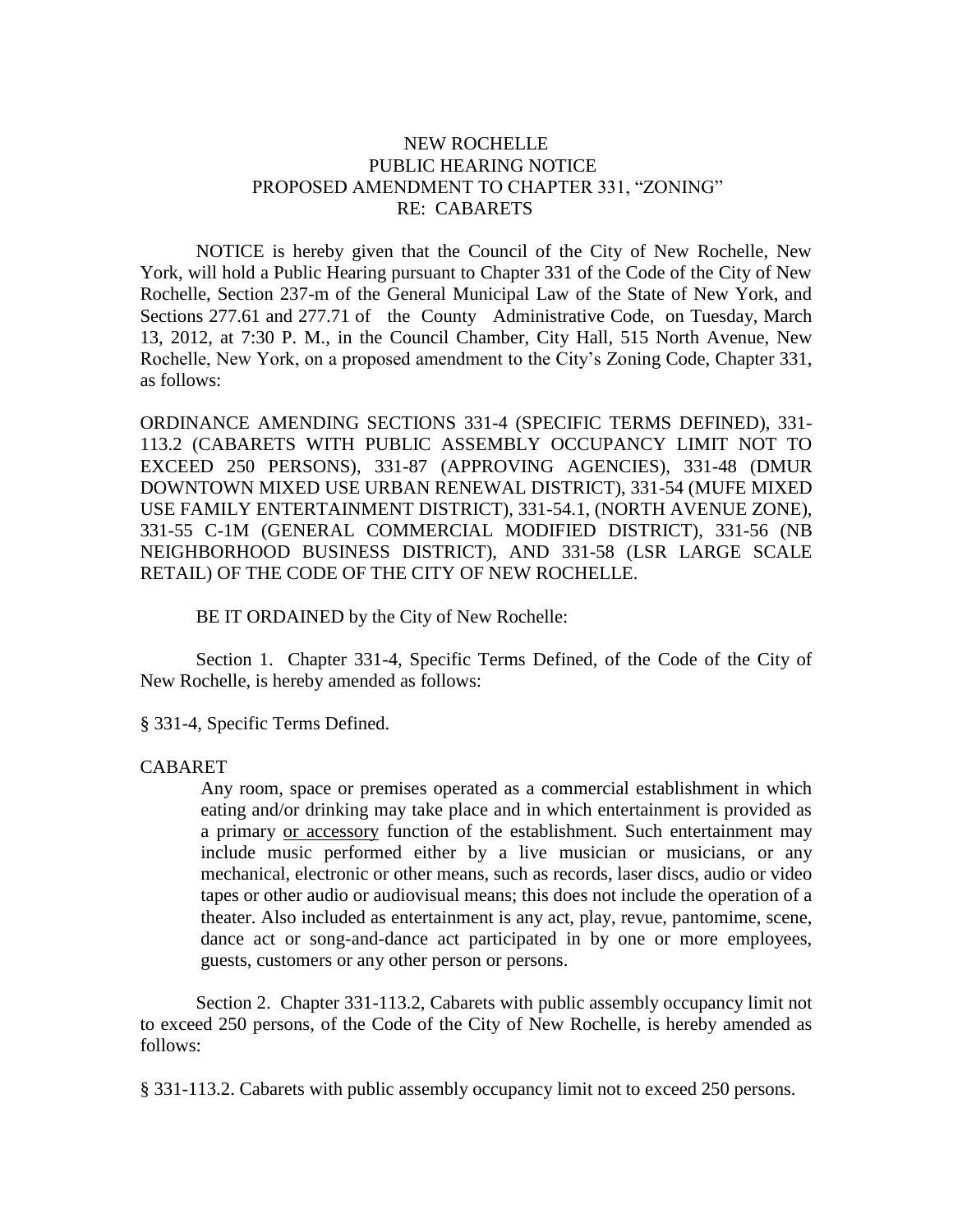The City Council may issue a special permit for a cabaret with a public assembly occupancy limit of 50 or more [not to exceed 250] persons in a zoning district where such use is permitted by special permit, subject to the following requirements:

- A. Compliance with the five-hundred-foot distancing regulation set forth in § [331-61A](http://www.ecode360.com/6731032#6731032) above;
- [B.](http://www.ecode360.com/6731644#6732196) Identification and quantification of parking impacts;
- [C.](http://www.ecode360.com/6731644#6732197) Identification of impact on surrounding residential and business uses within 500 feet of the proposed project;
- [D.](http://www.ecode360.com/6731644#6732198) A business and operation plan stating, among other things, hours of operation, marketing plan, designation of outdoor smoking areas, business description and the type of entertainment that will be offered at the premises;
- [E.](http://www.ecode360.com/6731644#6732199) Identification of noise abatement considerations and other mitigation measures;
- [F.](http://www.ecode360.com/6731644#6732200) Compliance with all applicable health, safety, welfare and licensing requirements and all applicable local, state and federal regulations; and
- [G.](http://www.ecode360.com/6731644#6732201) Such other requirements as may be established by City Council.
- H. The public assembly occupancy limit shall not exceed 250 persons. All cabaret uses shall cease no later than 2:00 a.m.
- I. All cabarets shall obtain a license from the Police Commissioner as provided in Section 120 of the New Rochelle City Code.
- J. Any special permits issued under this section shall expire two years from the date of approval. Applications for renewal of any special permits issued pursuant to this section shall be automatically approved without further action of City Council unless the applicant has committed two or more violations of any requirements under this section, the New Rochelle City Code, and/or the approved resolution during the twoyear special permit period.

Section 3. Chapter 331-87, Approving Agencies, of the Code of the City of New Rochelle, is hereby amended as follows:

§ 331-87. Approving Agencies.

The approving agency for special permit uses shall be as follows:

[A.](http://www.ecode360.com/6731644#6731647) City Council.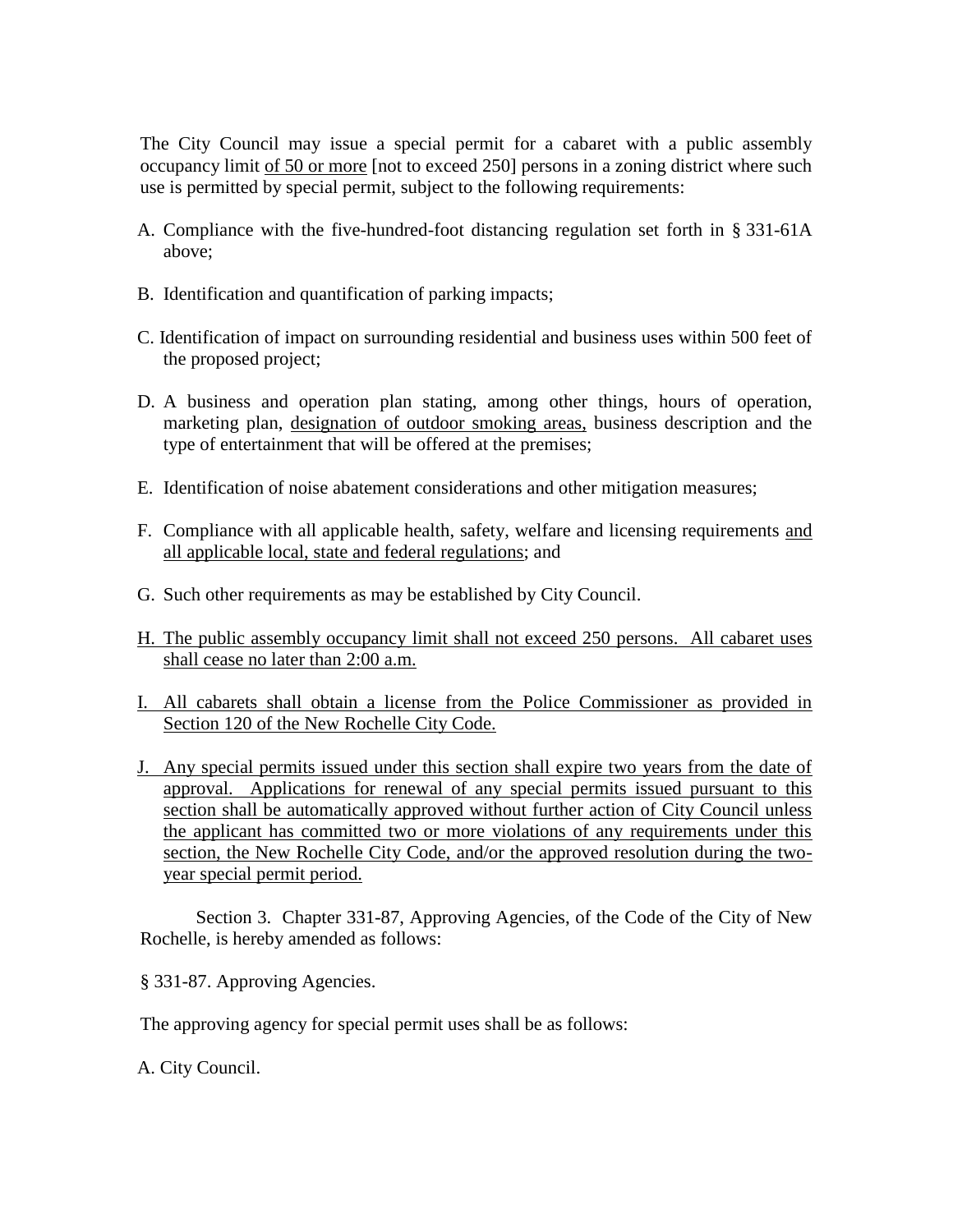[\(d\)](http://www.ecode360.com/6731644#6731655) Cabaret with a public assembly occupancy limit not to exceed 250 persons in a zoning district where such use is permitted by special permit [in the DB and DMU Zoning Districts] as regulated by § [331-113.2.](http://www.ecode360.com/6731644#6732194)

Section 4. Chapter 331-48. DMUR Downtown Mixed Use Urban Renewal District, of the Code of the City of New Rochelle, is hereby amended as follows:

§ 331-48. DMUR Downtown Mixed Use Urban Renewal District.

See § [331-28B\(3\).](http://www.ecode360.com/6729950#6729950)

[C.](http://www.ecode360.com/6730506#6730594) Uses allowed by special permit.

(10) Cabarets accessory to a restaurant use as regulated by § [331-113.2.](http://www.ecode360.com/6732194#6732194)

Section 5. Chapter 331-54, MUFE Mixed Use Family Entertainment District, of the Code of the City of New Rochelle, is hereby amended as follows:

§ 331-54. MUFE Mixed Use Family Entertainment District.

See § [331-28B\(7\).](http://www.ecode360.com/6729954#6729954)

[C.](http://www.ecode360.com/6730506#6730806) Uses allowed by special permit. (See Article [XII](http://www.ecode360.com/6731644#6731644) for body having jurisdiction to issue special permit.)

(7) Cabarets accessory to a restaurant use as regulated by § [331-113.2.](http://www.ecode360.com/6732194#6732194)

Section 6. Chapter 331-54.1, North Avenue Zone, of the Code of the City of New Rochelle, is hereby amended as follows:

§ [331-54.1. North Avenue Zone.](http://www.ecode360.com/15058068#15058068#15058068) 

See § [331-28B\(8\).](http://www.ecode360.com/15058065#15058065)

[C](http://www.ecode360.com/15058068#15058086#15058086)**.** Uses allowed by special permit (see Article [XII](http://www.ecode360.com/6731644#6731644) for body having jurisdiction to issue special permit).

(9) Cabarets accessory to a restaurant use as regulated by § [331-113.2.](http://www.ecode360.com/6732194#6732194)

Section 7. Chapter 331-55, C-1M General Commercial Modified District, of the Code of the City of New Rochelle, is hereby amended as follows:

§ 331-55. C-1M General Commercial Modified District.

See § [331-28C\(1\).](http://www.ecode360.com/6729954#6729954)

[C.](http://www.ecode360.com/6730506#6730806) Uses allowed by special permit. (See Article [XII](http://www.ecode360.com/6731644#6731644) for body having jurisdiction to issue special permit.)